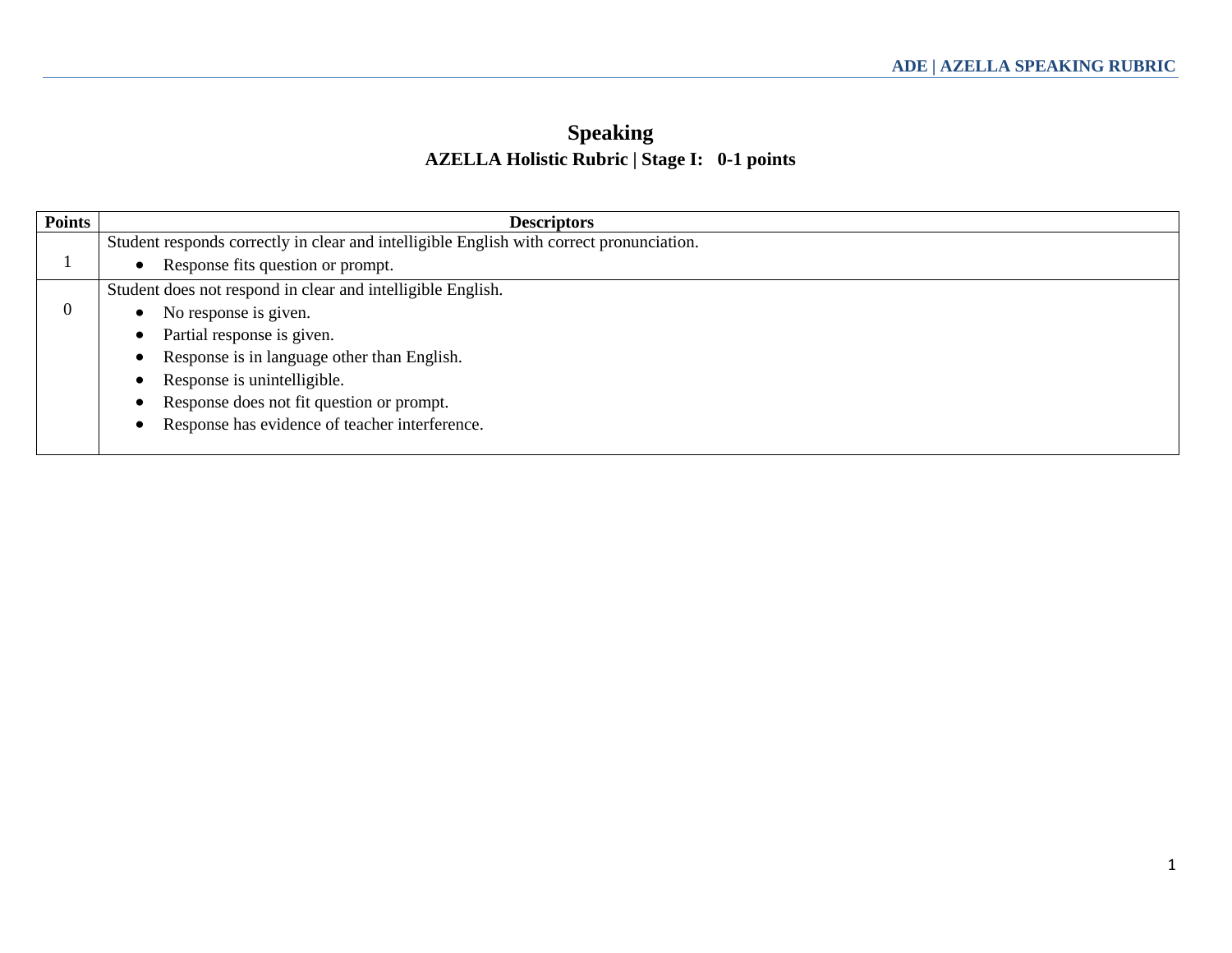## **Speaking AZELLA Holistic Rubric | Stage I: 0-2 Points**

| <b>Points</b>  | <b>Descriptors</b>                                                                                                                   |
|----------------|--------------------------------------------------------------------------------------------------------------------------------------|
| $\overline{2}$ | Student correctly responds using one or more complete English sentences.                                                             |
|                | Response is grammatically correct with intelligible pronunciation.                                                                   |
|                | Student attempts to respond with one complete English sentence.                                                                      |
|                | Response has no more than one non-English word used.                                                                                 |
|                | Response has no more than one error in grammar (including syntax) and pronunciation errors do not impede comprehension.<br>$\bullet$ |
| $\Omega$       | Student responds incorrectly in limited or no English.                                                                               |
|                | No response is given.                                                                                                                |
|                | Partial response is given.                                                                                                           |
|                | Response is in language other than English.                                                                                          |
|                | Response is unintelligible.                                                                                                          |
|                | Response does not fit question or prompt.                                                                                            |
|                | Response has evidence of teacher interference.                                                                                       |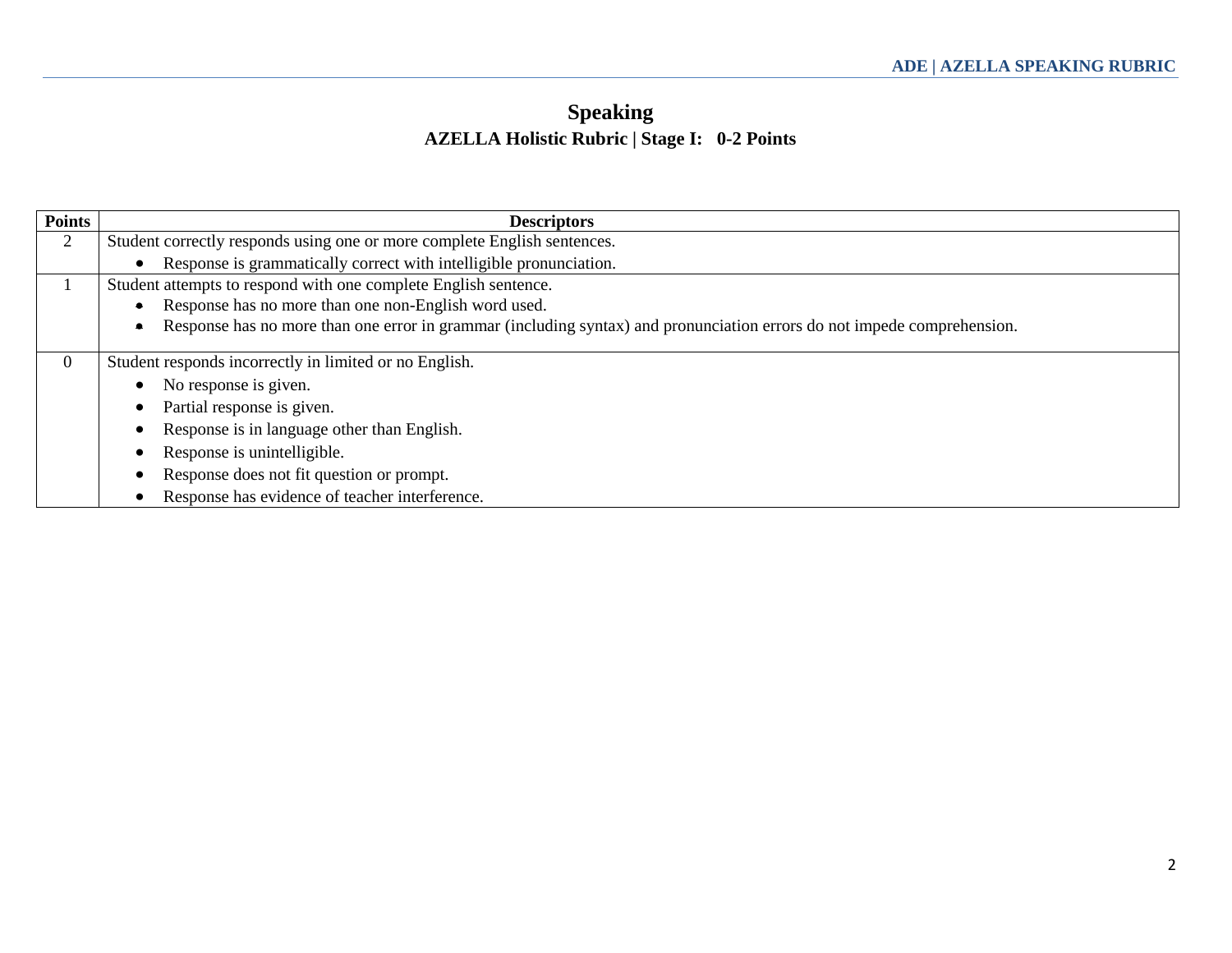# **Speaking AZELLA Holistic Rubric | Stage I - V: 0-4 Points**

| <b>Points</b> | <b>Descriptors</b>                                                                                                   |
|---------------|----------------------------------------------------------------------------------------------------------------------|
| 4             | Student formulates a response in correct, understandable English using two or more sentences based on given stimuli. |
|               | Student responds in complete declarative or interrogative sentences.                                                 |
|               | Grammar errors are not evident and do not impede communication.                                                      |
|               | Student responds with clear and correct pronunciation.                                                               |
|               | Student responds using correct syntax.                                                                               |
| 3             | Student formulates a response in understandable English using two or more sentences based on a given stimuli.        |
|               | Student responds in complete declarative or interrogative sentences.                                                 |
|               | Sentences have minor grammatical (including syntax) errors.                                                          |
|               | Student responds with clear and correct pronunciation.                                                               |
| 2             |                                                                                                                      |
|               | Student formulates an intelligible English response based on given stimuli.                                          |
|               | Student does not respond in two complete declarative or interrogative sentences.<br>$\bullet$                        |
|               | Student responds with errors in grammar (including syntax).<br>$\bullet$                                             |
|               | Student attempts to respond with clear and correct pronunciation.<br>$\bullet$                                       |
|               | Student formulates erroneous responses based on given stimuli.                                                       |
|               | Student does not respond in complete declarative or interrogative sentences.<br>$\bullet$                            |
|               | Student responds with significant errors in grammar.<br>$\bullet$                                                    |
|               | Student does not respond with clear and correct pronunciation.                                                       |
| $\theta$      | Student formulates responses in non-English.                                                                         |
|               | Student does not respond.                                                                                            |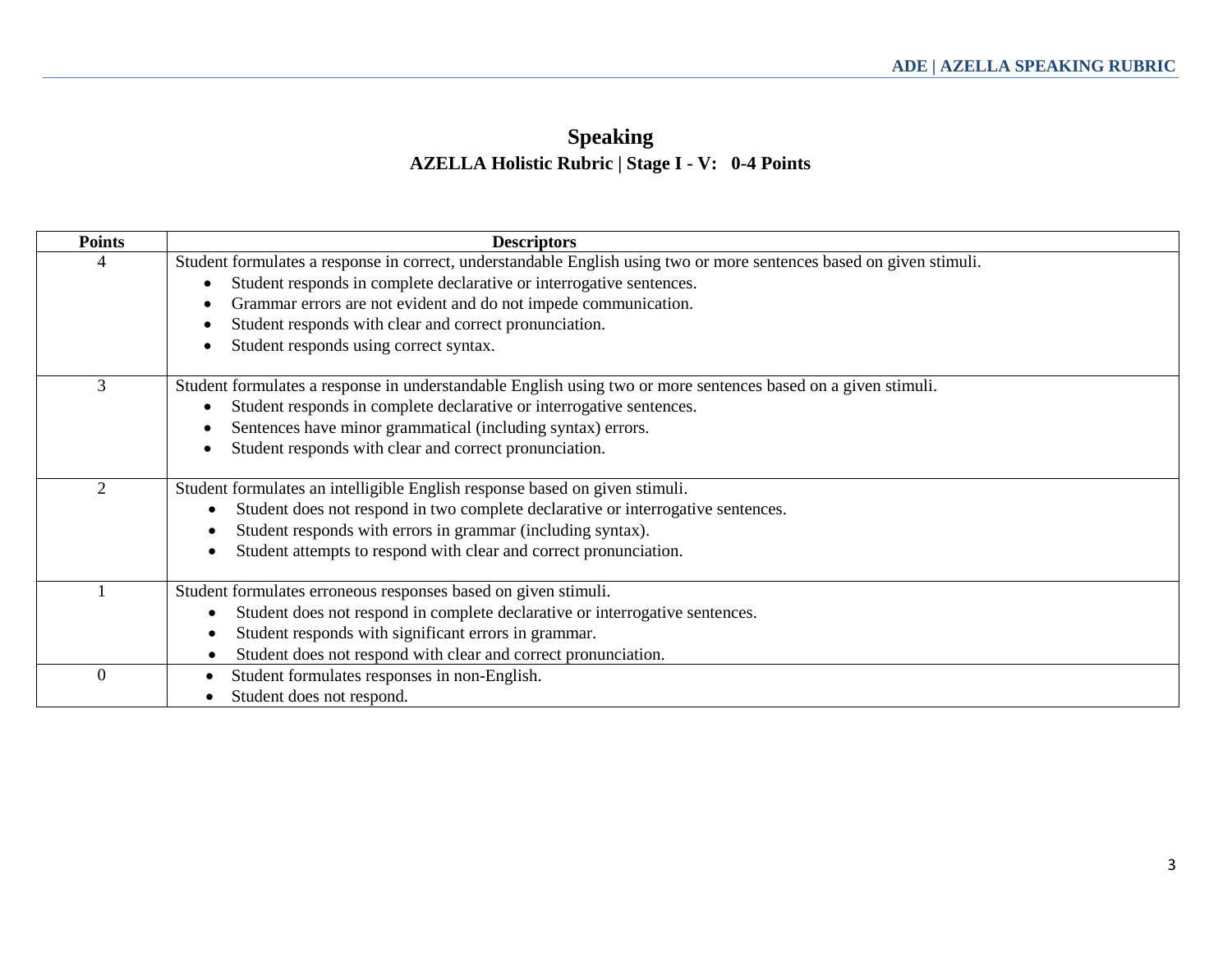### **Oral Reading AZELLA Segmenting Syllables Rubric | Stage II and III: 0-1 points**

| <b>Points</b> | <b>Descriptors</b>                                               |
|---------------|------------------------------------------------------------------|
|               | Student segments English words into correct number of syllables. |
|               | All syllables are clear and correct.<br>$\bullet$                |
|               | Student does not segment English words into syllables.           |
|               | Partial response.                                                |
|               | No response.                                                     |

### **Oral Reading AZELLA Decoding Rubric | Stage II: 0-3 points**

| <b>Points</b> | <b>Descriptors</b>                                                           |
|---------------|------------------------------------------------------------------------------|
|               | Student correctly decodes all three words using intelligible English.        |
|               | Student correctly decodes two of the three words using intelligible English. |
|               | Student correctly decodes one of the three words using intelligible English. |
| $^{(1)}$      | Student incorrectly decodes all three words.<br>No response.<br>$\bullet$    |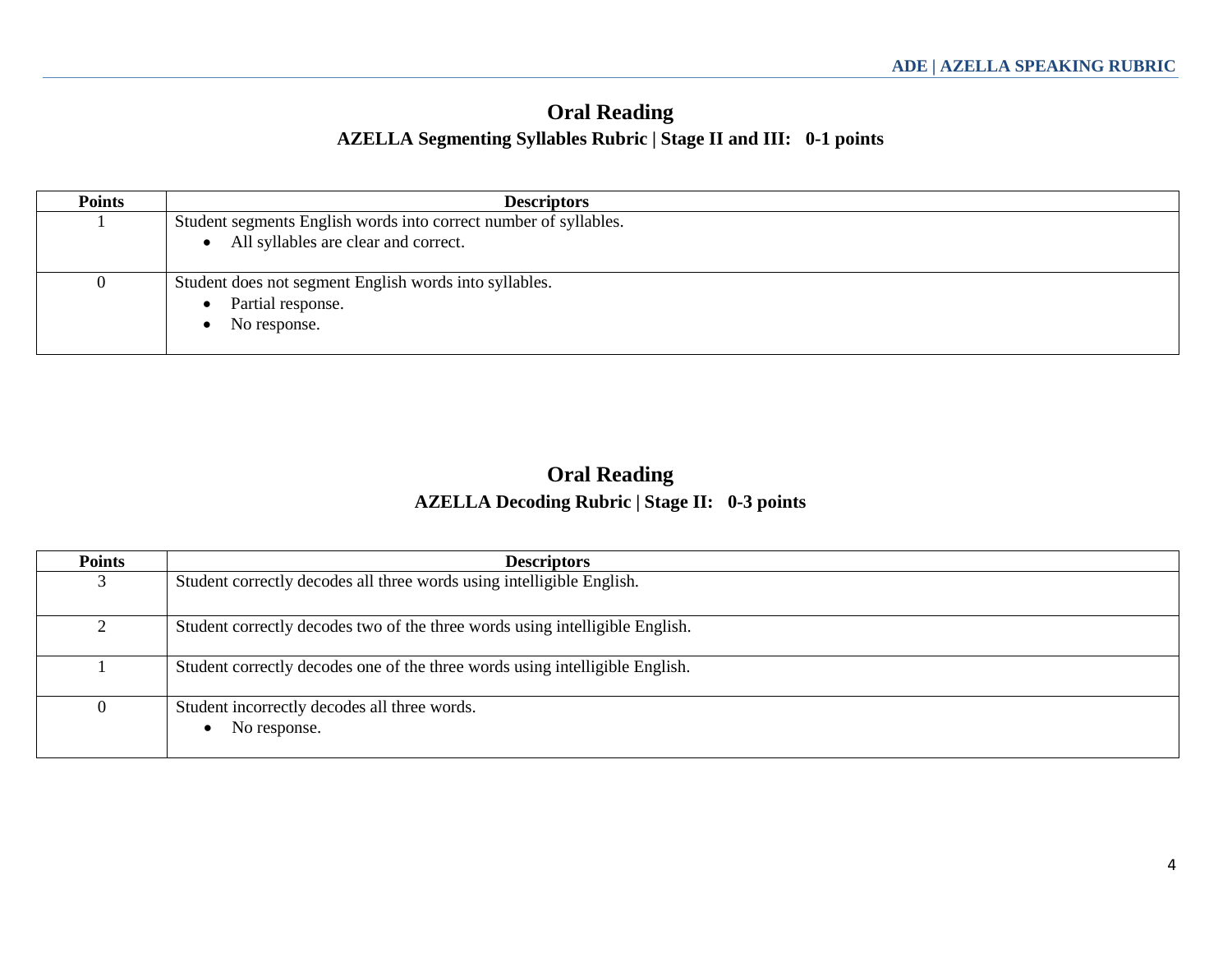*Oral Reading Fluency (ORF) is made up of two components – Expressiveness and Words Correct Per Minute (WCPM). Each of these components has a separate rubric and contributes 50% to the student score.* 

#### **Oral Reading Oral Reading Fluency – Component 1 - Expressiveness AZELLA Holistic Rubric | Stages I - V: 0-3 points (ORF-E)**

Expressiveness in Oral Reading Fluency is characterized by smooth, rapid reading evidenced by ease of decoding and appropriate use of phrasing, pausing, and expression to convey meaning.

Students who demonstrate competency in this skill have the ability to access information in the mainstream classroom. An incorrect response or no response earns a score point 0. Students who struggle with this skill require more instruction to access information presented in the mainstream classroom.

| <b>Points</b> | <b>Descriptors</b>                                                                                                                                                                                                                                                                                                                                                                              |
|---------------|-------------------------------------------------------------------------------------------------------------------------------------------------------------------------------------------------------------------------------------------------------------------------------------------------------------------------------------------------------------------------------------------------|
| 3             | Reads primarily in larger, meaningful phrase groups fluently. Most, or all, of the story is appropriately-paced. Consistently uses organizational<br>features and contextual clues to read with expressive interpretation. (Rating equates to "Proficient.")                                                                                                                                    |
|               | Reads primarily in three- or four-word phrase groups. Some smaller groupings may be present. The phrasing is mostly appropriate. Some<br>pausing and staccato rhythm may be apparent. Use of organizational features or contextual clues to create expressive interpretation is<br>inconsistent. (Rating equates to "Intermediate.")                                                            |
|               | Reads primarily word-by-word or in two-word phrases. Some larger word groupings may be present. Word groupings seem awkward and<br>unrelated to the larger context of the sentence or passage. Reading is laborious and little or no expressive interpretation is present. The student's<br>fluency may impede the listener's comprehension. (Rating equates to "Pre-Emergent/Emergent/Basic.") |
|               | Response meets one or more of the following conditions:<br>Unintelligible speech or foreign language<br>Response is 5 words or less (silent)<br>Response is off-topic (Student is speaking in English, but not reading the passage.)                                                                                                                                                            |